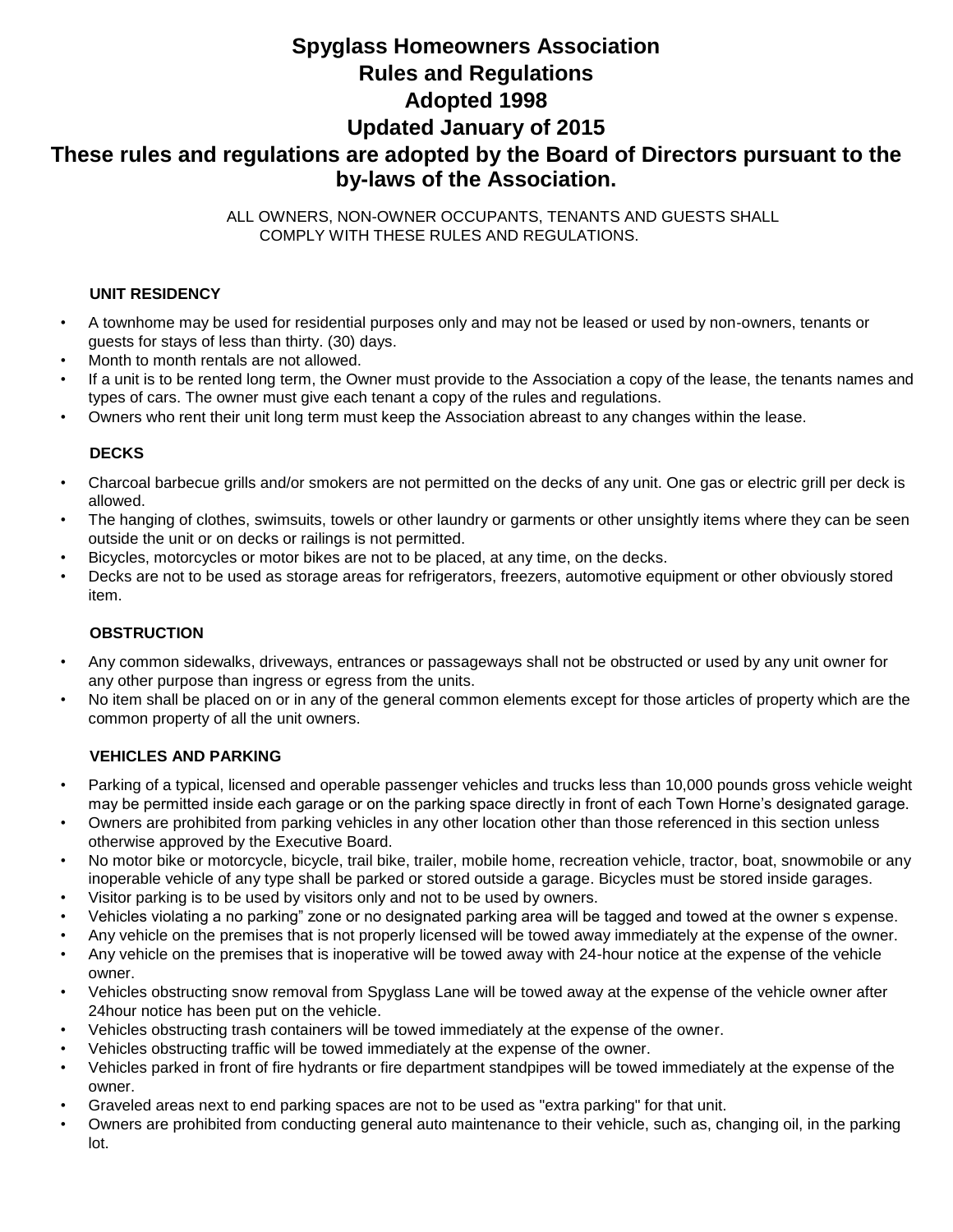# **PETS**

- Dogs, cats, or customary household birds may be kept on the Property. Owners are permitted to have two pets. Renters are NOT permitted to have pets. Owner shall not keep such pets outside the Townhome unless pet is leashed and/or under direct voice control supervision.
- The owner shall pick up all pet refuse and waste immediately.
- No pets owned by persons other than Owners, nor any wild animal, reptile or bird may be trapped, transported, kept or maintained anywhere upon the property.
- Breeding of pets on the Property is specifically prohibited.
- Owners having animals assume full responsibility for personal injury or property damage caused by the pet.
- Pets must not be allowed to annoy owners or occupants or disturb the peace of any other person by habitual barking, yelping, or whining or being obnoxious in any other way.
- No animal shall be left outside on Spyglass property, on a front porch, in a garage or on a deck unattended at any time.
- The Executive Board may adopt rules and regulations restricting pets, which are noisy or nuisances.

# **TRASH**

- No trash or other refuse or debris may be thrown or dumped on the property.
- All trash or refuse must be disposed of in proper containers provided by the Association.
- The burning of refuse out-of-doors shall not be permitted.
- Waste materials, garbage and trash shall be kept in sanitary containers, enclosed and screened from public view, protected from disturbance and disposed of with reasonable promptness.
- No trash shall be left out by front door.

## **DAMAGES**

• Any damage to the Association common property caused by owners, their family members, guests or renters, will be repaired at the expense of the offending OR responsible homeowner.

## **LIABILITY**

- The Association assumes no liability for, nor shall it be liable for, any loss or damage to articles left in/on any common area.
- The Association assumes no liability for, nor shall it be liable for, for any injuries incurred while using the playground.

# **NOXIOUS OR OFFENSIVE ACTIVITY**

- Quiet time will be between the hours of 10 P.M. and 7 AM. daily.
- No noxious or offensive activity shall be conducted in any unit, garage or public area nor shall anything be done or placed on any lot or property, which is or may become a nuisance or cause embarrassment, disturbance or annoyance to others.
- No lights or sound shall be emitted from any unit, which are unreasonably loud or annoying.
- No odor shall be emitted from any lot, which is noxious or unreasonably offensive to other owners.

## **WINDOW TREATMENTS**

In order to keep the Townhome project consistent and uniform in appearance as viewed from the exterior, only window coverings limed in the shades of white or off white shall be allowed. The Executive Board must approve any variations.

# **SATELLITE DISHES**

- All satellite dishes and devices or facilities to transmit or receive electronic signals, radio or television waves are prohibited outside a Townhome unless first approved by the Executive Board.
- Homeowners who have received approval for such device are responsible for removal of said device for any exterior maintenance that it comes in conflict with.
- Homeowners who have said devices are responsible for any damage caused by device.

## **TIMESHARE RESTRICTION**

• No Owner of any Townhome shall offer or sell any interest in such Townhome under a "timesharing" or "interval ownership" plan, or any other similar plan.